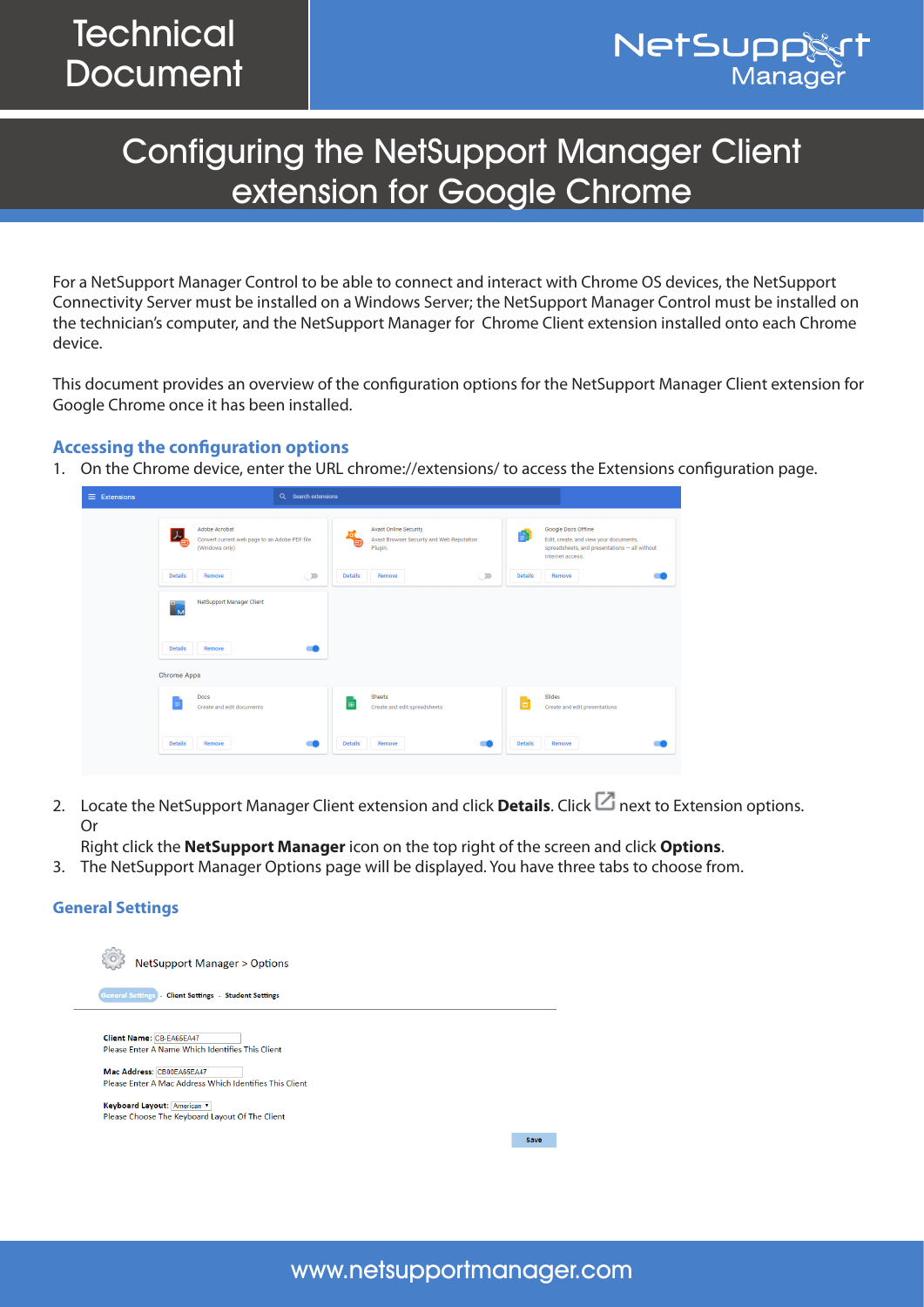

#### **Client Name**

When the NetSupport Manager Client extension for Google Chrome is installed this value will either be the user name or randomly generated if the user name is not available. This is used, along with the MAC address, to uniquely identify the Chrome device and is displayed within the NetSupport Manager Control interface as the Client icon/thumbnail label.

Optionally, this can be changed to a more useful value, for example, the Client's name or the device's asset number. However, it must remain unique.

**Note**: *If two Chrome devices are signed in using the same user name, you will need to enable the* **Disable Duplicate Client Check** *option in the NetSupport Manager Control configuration settings. In the NetSupport Manager Control, click the* **Settings** *icon in the toolbar and choose* **Control Interface** *–* **Functions***.*

#### **MAC Address**

This value is automatically generated on installation from the Client name – it is used, along with the Client name, to uniquely identify the Chrome device.

## **Client Settings**

| <b>NetSupport Manager &gt; Options</b>                       |      |
|--------------------------------------------------------------|------|
| <b>General Settings - Client Settings - Student Settings</b> |      |
|                                                              |      |
| <b>Gateway Address:</b>                                      |      |
| Please Enter The Gateway Address                             |      |
|                                                              |      |
| <b>Gateway Port: 443</b>                                     |      |
| Please Enter The Port Number Of The Gateway                  |      |
|                                                              |      |
| <b>Pin Server Address:</b>                                   |      |
| Please Enter The Pin Server Address                          |      |
|                                                              |      |
| <b>Pin Server Port:</b>                                      |      |
| Please Enter The Port Number Of The Pin Server               |      |
|                                                              |      |
|                                                              | Save |

The NetSupport Manager Client extension for Google Chrome and NetSupport Manager Control application connect to each other via the NetSupport Connectivity Server/Gateway.

Gateway Address – This is the IP address that your NetSupport Connectivity Server/Gateway is listening for connections on.

Gateway Port – This is the IP port number that your NetSupport Connectivity Server is listening for connections on.

**Note**: *It is possible to configure the NetSupport Manager extension for Google Chrome Gateway IP address and port number centrally. For more details, please refer to the document [Centrally Configuring the NetSupport Manager](https://www.netsupportmanager.com/pdfs/Centrally%20Configuring%20the%20NetSupport%20Manager%20Client%20for%20Google%20Chrome%20Connectivity%20Options.pdf)  [Client extension for Google Chrome OS Devices Connectivity Options](https://www.netsupportmanager.com/pdfs/Centrally%20Configuring%20the%20NetSupport%20Manager%20Client%20for%20Google%20Chrome%20Connectivity%20Options.pdf).*

**Optional**: NetSupport Manager also offers a unique customer service based connection module, PIN Connect, enabling a technician to instantly locate any NetSupport user anywhere across the enterprise, simply by both parties entering a matching PIN code, via a central PIN Server module. The PIN Server module can run alongside the Gateway and is included as standard with NetSupport Manager. For instant and secure access to any NetSupport Client device, we recommend installing this option. The matching PIN Server details are configured in the NetSupport Control Configurations option once installed.

# www.netsupportmanager.com